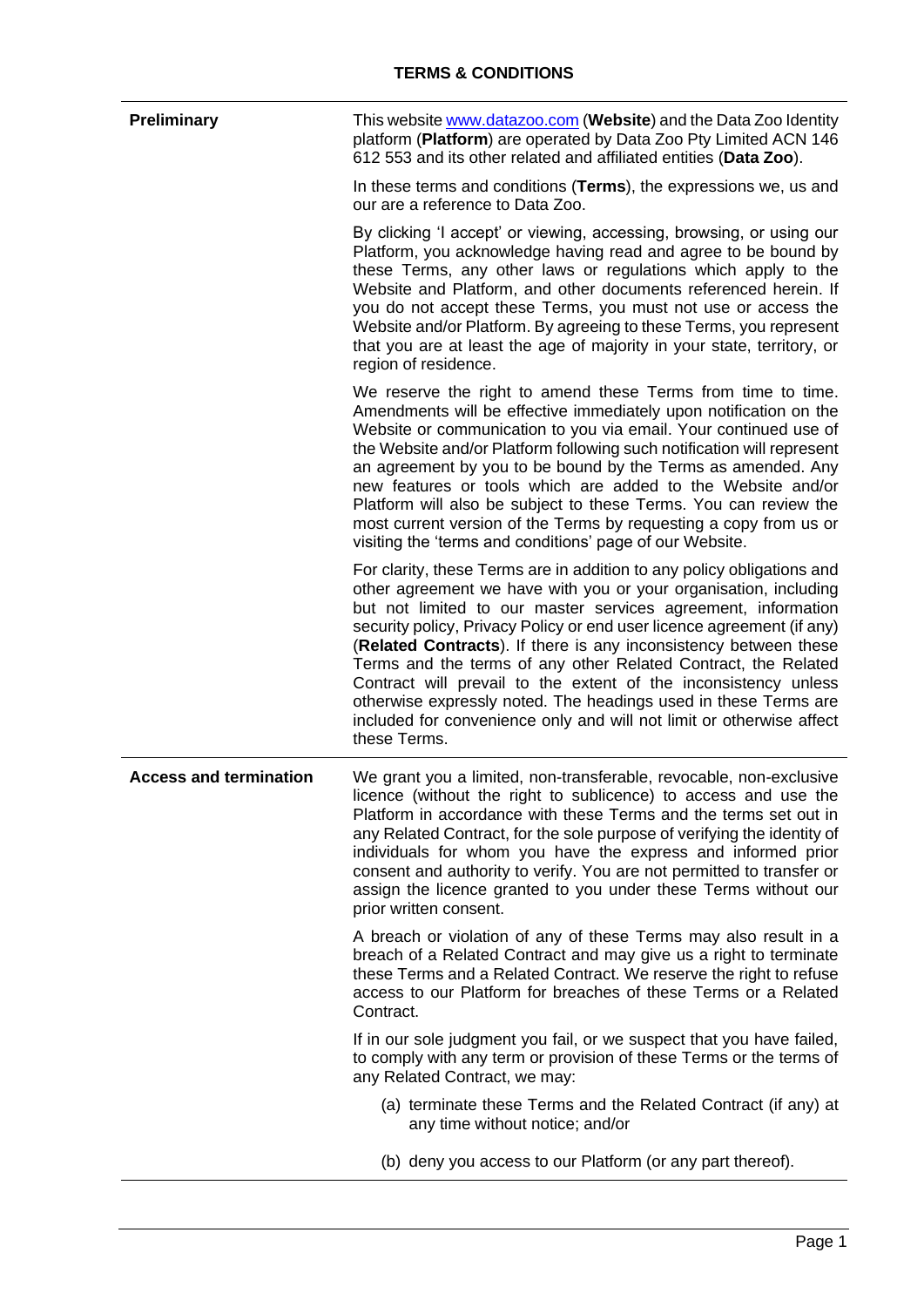| Accrued rights and remedies of the parties will survive the            |
|------------------------------------------------------------------------|
| termination of these Terms and any Related Contract for all            |
| purposes. Any provision of these Terms and any Related Contract        |
| which is expressly or by implication intended to come into force or    |
| continue on or after termination will remain unaffected by termination |
| or expiry of these Terms and any Related Contract.                     |

**Intellectual property rights statement**

All intellectual property rights in the Website and Platform, including design, text, graphics, logos, icons, sound recordings and all software (including code) relating to the Website and Platform belong to or are licensed by us. Such intellectual property rights are protected by Australian and international laws. You do not acquire ownership of copyright, trade secrets or other intellectual property rights in any part of the Website and/or Platform by virtue of these Terms. The Website and Platform (and all copies thereof) is licensed, not sold, under these Terms and Related Contracts.

> You agree the licence granted to you under these Terms does not permit you to reproduce, duplicate, copy, sell, resell, or exploit any portion of the Website and/or Platform or any content on the Website and/or Platform, without our express written permission.

> Our brands may be registered trade marks in Australia and other jurisdictions. You must not remove, alter or deface any trade mark, logo, copyright or other proprietary notices, legends, symbols or labels in connection with the Website and/or Platform.

> You may not in any form or by any means copy, adapt, reproduce (other than for the purpose of viewing the Website or Platform in your browser), store, modify, distribute, print, upload, display, perform, remove any credits, publish post frame within another website or create derivative works from any part of the Website or Platform or commercialise any information obtained from any part of the Website or Platform without our prior written permission or, in the case of third party material, from the owner of the intellectual property rights in that material. To the extent you breach this clause, then without limiting our remedies at law, you assign all intellectual property rights created by you in connection with this clause to us for no further payment and undertake to do all things and sign all documents necessary at your own cost to give effect to this clause.

> Although copyright in the Website and/or Platform is not infringed in circumstances contemplated by sections 47D, 47E and 47F of the *Copyright Act 1968* (Cth), you may not modify or copy the layout or appearance of the Website or Platform nor any computer software or code contained in the Website or Platform, nor may you decompile or disassemble, reverse engineer or otherwise attempt to discover or access any source code related to the Website or Platform.

> Without limiting the forgoing, you must keep confidential and not use, disclose, or reproduce any information or data on the Website or Platform, unless the information is publicly available (but for a breach of confidence) or such use, disclosure or reproduction is permitted by these Terms or the Related Contract, required by law or with our consent.

> Nothing contained on the Website or Platform is to be interpreted as a recommendation to use any information on the Website or Platform in a manner which infringes the intellectual property rights of any person or third party. To that end, you agree that your use of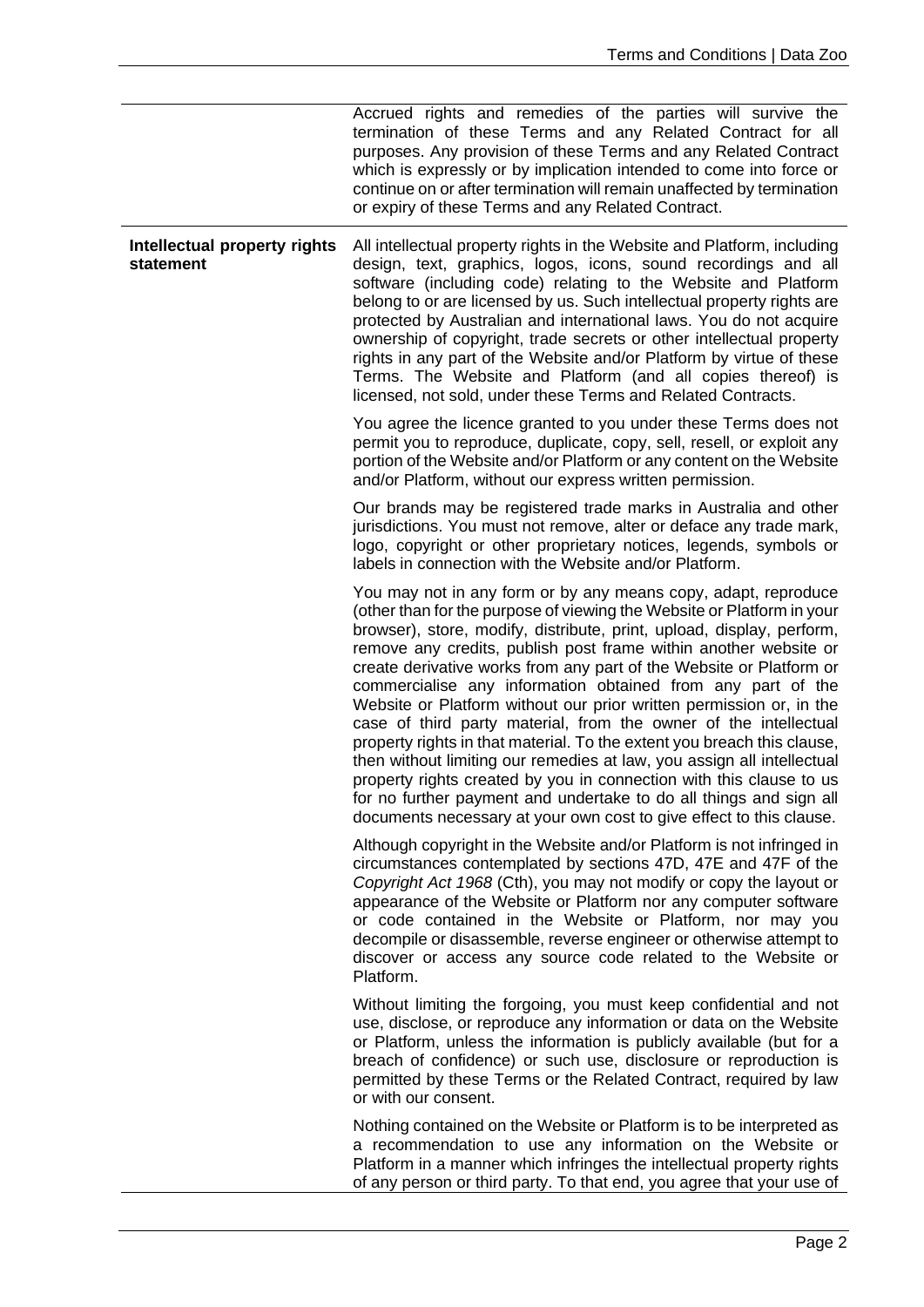|                                       | the Website or Platform will not violate any laws or right of any third-<br>party, including copyright, trade mark, privacy, personality, or other                                                                                                                                                                                                                                                                                                                                                                                                                                                                                                                                                                                                                                        |
|---------------------------------------|-------------------------------------------------------------------------------------------------------------------------------------------------------------------------------------------------------------------------------------------------------------------------------------------------------------------------------------------------------------------------------------------------------------------------------------------------------------------------------------------------------------------------------------------------------------------------------------------------------------------------------------------------------------------------------------------------------------------------------------------------------------------------------------------|
|                                       | personal or proprietary right. We make no representation and give<br>no warranty that your use of the information on the Website or<br>Platform will not infringe such intellectual property rights.                                                                                                                                                                                                                                                                                                                                                                                                                                                                                                                                                                                      |
|                                       | If you correspond or otherwise communicate with us (including<br>providing data on the Website or Platform), you automatically grant<br>us an irrevocable, perpetual, non-exclusive, royalty-free, world-wide<br>licence to use, sublicence, copy, display and distribute the content<br>of your communication/data and to prepare derivative works of the<br>content or incorporate the content into other works in order to publish<br>and promote such content. This may include, but is not limited to,<br>publishing testimonials on the Website and developing your ideas<br>and suggestions for improved products or services, without any<br>compensation or remuneration. You warrant that you have all<br>authority to provide us with such rights contemplated by this clause. |
| <b>Linked website</b>                 | The Website and Platform may contain links to other third-party<br>websites or platforms that are not affiliated with us. The links are<br>provided for convenience only and may not remain current or be<br>maintained. We are not responsible for examining or evaluating the<br>content or accuracy and we do not warrant and will not have any<br>liability or responsibility for any third-party materials or websites, or<br>for any other materials, or products of third-parties.                                                                                                                                                                                                                                                                                                 |
|                                       | Please review carefully the third-party's policies and practices and<br>make sure you understand them before you engage in any<br>transaction. Complaints, claims, concerns, or questions regarding                                                                                                                                                                                                                                                                                                                                                                                                                                                                                                                                                                                       |
|                                       | third-party products should be directed to the third-party.                                                                                                                                                                                                                                                                                                                                                                                                                                                                                                                                                                                                                                                                                                                               |
|                                       | We are ultimately not responsible for the content or privacy practices<br>associated with linked websites.                                                                                                                                                                                                                                                                                                                                                                                                                                                                                                                                                                                                                                                                                |
| Errors, inaccuracies and<br>omissions | We do not accept responsibility for loss suffered as a result of<br>reliance by you on the accuracy or currency of information contained<br>on the Website.                                                                                                                                                                                                                                                                                                                                                                                                                                                                                                                                                                                                                               |
|                                       | Occasionally there may be information on our Website or Platform<br>that contains typographical errors, inaccuracies or omissions. We<br>reserve the right to correct any errors, inaccuracies, or omissions,<br>and to change or update any information on the Website or Platform<br>if it is inaccurate, at any time without prior notice.                                                                                                                                                                                                                                                                                                                                                                                                                                             |
|                                       | We undertake no obligation to update, amend, or clarify information<br>on the Website or Platform, except as required by law or under the<br>terms of our Related Contract (if any). No specified update or refresh<br>date applied on the Website or Platform should be taken to indicate<br>that all information on the Website or Platform has been modified,<br>updated or otherwise current and up to date. Historical information<br>(which may be present on the Website or Platform), necessarily, is<br>not current and is provided for your reference only.                                                                                                                                                                                                                     |
|                                       | We will not change the Platform in a way which amounts to a breach<br>of our obligations under a Related Contract.                                                                                                                                                                                                                                                                                                                                                                                                                                                                                                                                                                                                                                                                        |
| <b>User Accounts</b>                  | Where necessary, we will provide you with a user account to access<br>the Platform (User Account).                                                                                                                                                                                                                                                                                                                                                                                                                                                                                                                                                                                                                                                                                        |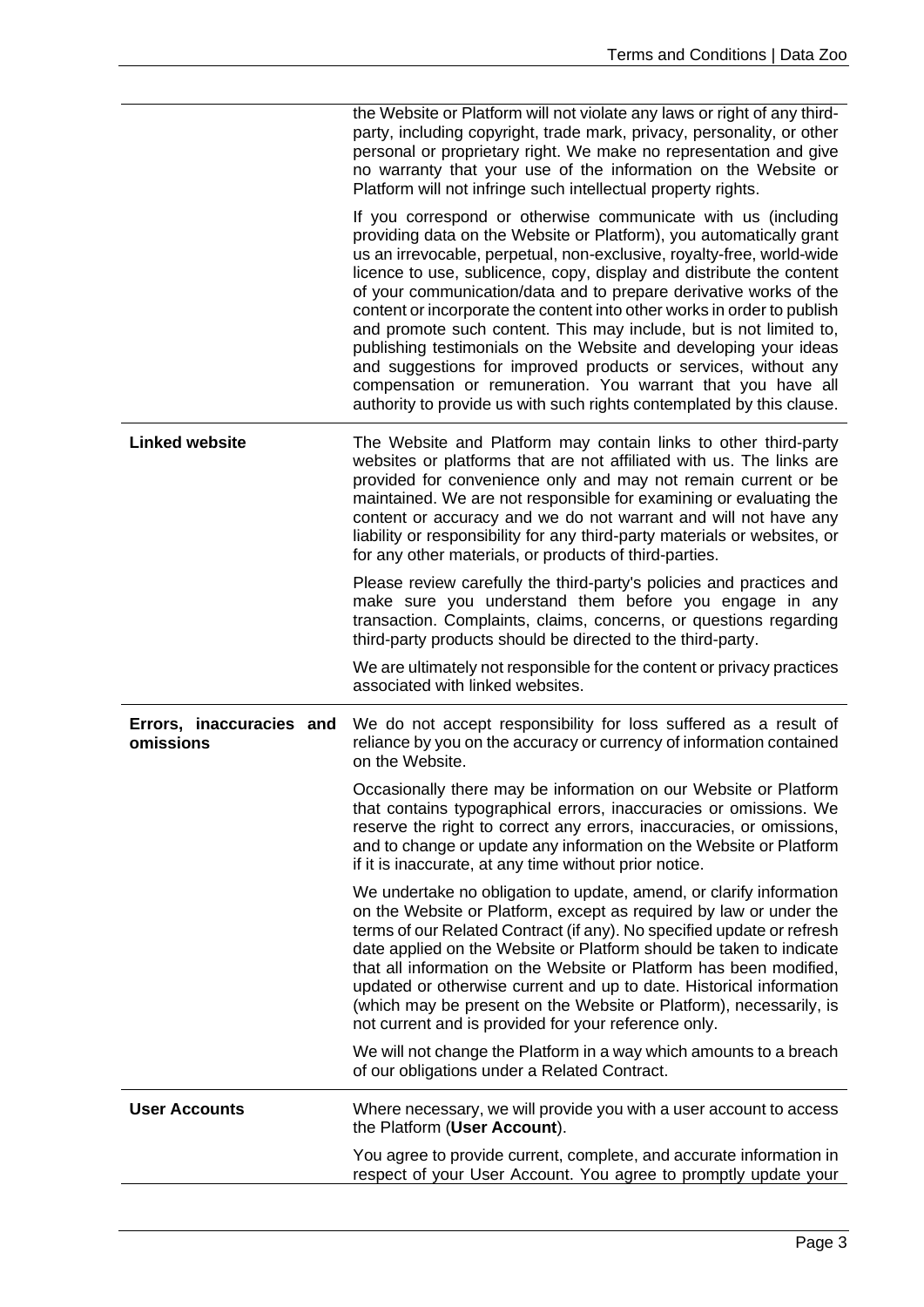|                                                               | User Account and other information, including your email address,<br>so that we can maintain the efficacy of the Platform.                                                                                                                                                                                                                                                                                                                                                                                 |
|---------------------------------------------------------------|------------------------------------------------------------------------------------------------------------------------------------------------------------------------------------------------------------------------------------------------------------------------------------------------------------------------------------------------------------------------------------------------------------------------------------------------------------------------------------------------------------|
|                                                               | You are responsible for the security of your User Account (including<br>Account Credentials) at all times and must not disclose your<br>username or password for your User Account to any other person<br>except where the disclosure is expressly authorised by us in writing.<br>You must immediately notify us if the security of your User Account<br>is compromised (or likely to be compromised) or if you have any<br>difficulty in accessing your User Account (including forgotten<br>passwords). |
|                                                               | Without limiting the forgoing, you are responsible for any<br>unauthorised access to your User Account and any consequences<br>of such access where we consider such unauthorised access has<br>occurred due to your acts or omissions.                                                                                                                                                                                                                                                                    |
|                                                               | You must not permit any other individual or organisation to use your<br>User Account without our express permission.                                                                                                                                                                                                                                                                                                                                                                                       |
|                                                               | You agree to indemnify and hold us harmless from any loss or<br>damage suffered or incurred by us in connection with a breach of<br>this section.                                                                                                                                                                                                                                                                                                                                                          |
| <b>Third parties</b>                                          | We may provide you with access to third-party tools which interface<br>with the Website or Platform over which we neither monitor nor have<br>any control nor input.                                                                                                                                                                                                                                                                                                                                       |
|                                                               | You acknowledge and agree that we provide access to such tools<br>"as is" and "as available" without any warranties, representations, or<br>conditions of any kind and without any endorsement.                                                                                                                                                                                                                                                                                                            |
|                                                               | We will have no liability whatsoever arising from or relating to your<br>use of optional third-party tools. Any use by you of optional tools<br>offered through the Website or Platform is entirely at your own risk<br>and discretion and you should ensure that you are familiar with and<br>approve of the terms on which tools are provided by the relevant<br>third-party provider(s).                                                                                                                |
| <b>Data Sources and protocol</b><br>for verifying individuals | Without limiting the terms of any Related Contract which apply to the<br>matters set out in this section, your access to verification services<br>on the Platform (Data Source) and the right to verify the identity of<br>the relevant individual (Data Subject) are subject to the following<br>conditions.                                                                                                                                                                                              |
|                                                               | You must ensure all relevant consents and disclosures required to<br>be given or made pursuant to law have been obtained from the Data<br>Subject before using the Platform to verify the Data Subject. You<br>must maintain evidence of such consent in an auditable form from<br>the time of the verification for a period of seven (7) years after<br>verifying the Data Subject's identity.                                                                                                            |
|                                                               | You must provide us with all information we require (including<br>completing all client application forms) before using the Platform.                                                                                                                                                                                                                                                                                                                                                                      |
|                                                               | We are required by certain laws and regulations and under our terms<br>of access to certain third-party information to check your compliance<br>(and the compliance of data processor) with the obligations in these<br>Terms and Related Contracts and to monitor your use of the<br>Platform.                                                                                                                                                                                                            |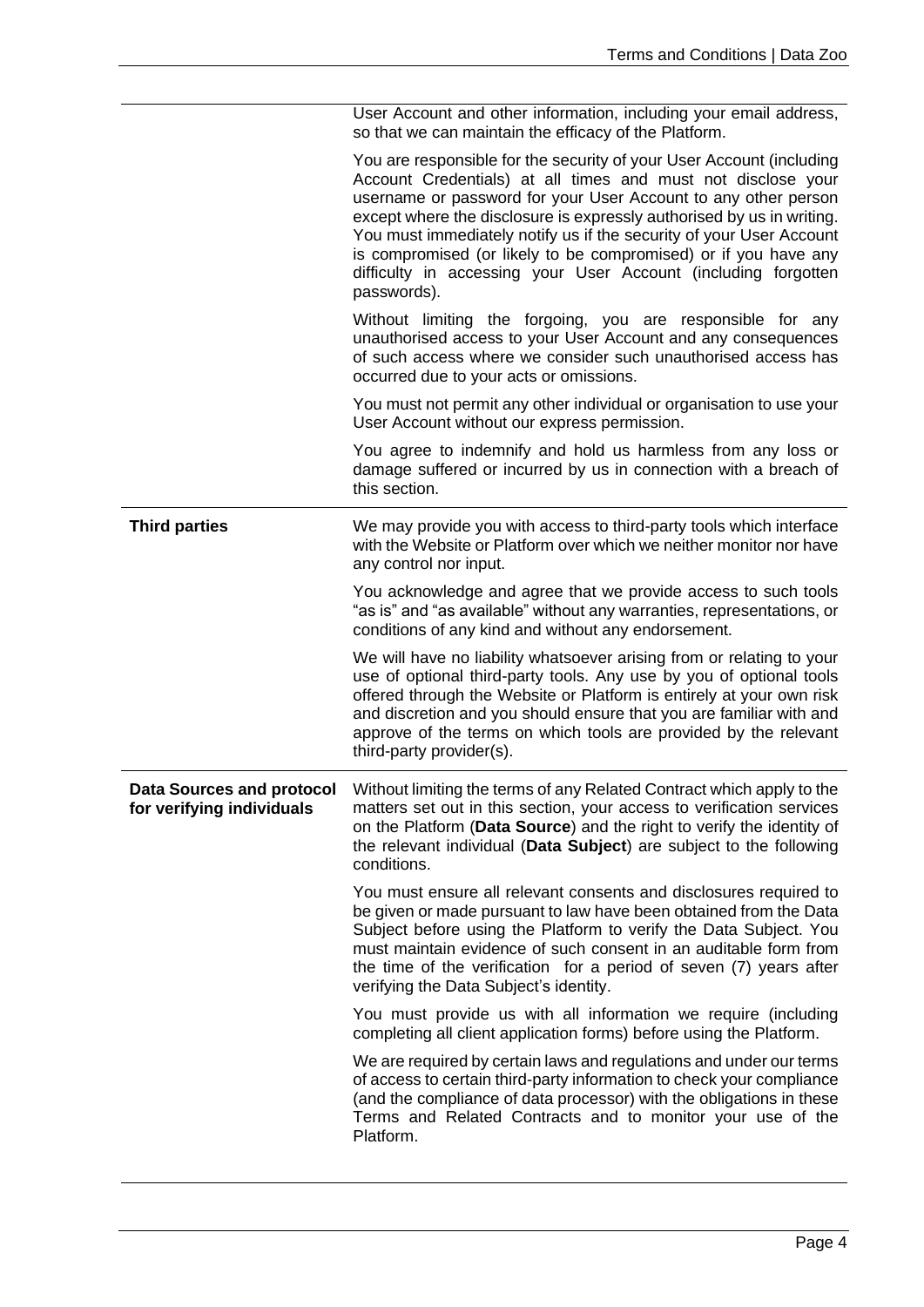|                 | NZ PASSPORT, CITIZENSHIP & BIRTHS - provided by DIA                                                                                                                                                                                                                                                                                                                                                                                                                                                                  |
|-----------------|----------------------------------------------------------------------------------------------------------------------------------------------------------------------------------------------------------------------------------------------------------------------------------------------------------------------------------------------------------------------------------------------------------------------------------------------------------------------------------------------------------------------|
|                 | The DIA confirmation service is only available where the customer<br>has given written or electronic consent that such a search is<br>allowable.                                                                                                                                                                                                                                                                                                                                                                     |
|                 | NZ CREDIT BUREAU – provided by Centrix                                                                                                                                                                                                                                                                                                                                                                                                                                                                               |
|                 | The Credit Reporting Privacy Code stipulates access to credit<br>reporting data services on an individual is available for the purpose<br>of enforcement of a debt owed by the individual concerned. In this<br>case, authorisation of the individual is not required.                                                                                                                                                                                                                                               |
|                 | <b>AUST - OFFICIAL GOVERNMENT DOCUMENTS</b>                                                                                                                                                                                                                                                                                                                                                                                                                                                                          |
|                 | This service is only available where the customer has given written<br>or electronic consent that such a search is allowable. Documents<br>include: Drivers Licence, Passport, Medicare, Visa and Centrelink.<br>Companies accessing these documents must comply with the<br>Australian or New Zealand Privacy Acts and be incorporated in<br>either country.                                                                                                                                                        |
|                 | AUST - CREDIT BUREAU - provided by Experian                                                                                                                                                                                                                                                                                                                                                                                                                                                                          |
|                 | This service is only available for companies which are an Australian<br>registered business entity and registered with AUSTRAC. It is for the<br>purpose for carrying out identity verification of an individual as per<br>the Anti-Money Laundering and Counter-Terrorism Financing Act<br>2006 (Cth).                                                                                                                                                                                                              |
| Secure data     | Unfortunately, no data transmission over the internet can be<br>guaranteed as totally secure. We do not warrant and cannot ensure<br>the security of any information which you transmit to us. Sensitive<br>and Personal Identifiable information such as passwords and credit<br>card information are encrypted during transfer over networks we<br>control, however you are ultimately responsible for verifying the<br>security of your access to the Website and Platform before<br>transmitting any data to us. |
|                 | Accordingly, any information that you transmit to the Website or<br>Platform is transmitted at your own risk. If you become aware of any<br>problems with the security of the data or the Website or Platform,<br>please contact us immediately.                                                                                                                                                                                                                                                                     |
| <b>Warnings</b> | You must ensure that your access to the Website and/or Platform is<br>not illegal or prohibited by laws which apply to you.                                                                                                                                                                                                                                                                                                                                                                                          |
|                 | You agree that your use of the Website and/or Platform will not<br>violate any right of any third-party, including copyright, trade mark,<br>privacy, personality, or other personal or proprietary right.                                                                                                                                                                                                                                                                                                           |
|                 | You must not use false or misleading contact details, pretend to be<br>someone other than yourself, or otherwise mislead us or third-<br>parties with respect to your use of the Website and/or Platform.                                                                                                                                                                                                                                                                                                            |
|                 | You must take your own precautions to ensure that the process that<br>you employ for accessing the Website and/or Platform does not<br>expose you to the risk of viruses, malicious computer code, or other<br>forms of interference which may damage your own computer<br>system. For the removal of doubt, we do not accept responsibility for<br>any interference or damage to your own computer system which<br>arises in connection with your use of the Website and/or Platform or<br>any linked website.      |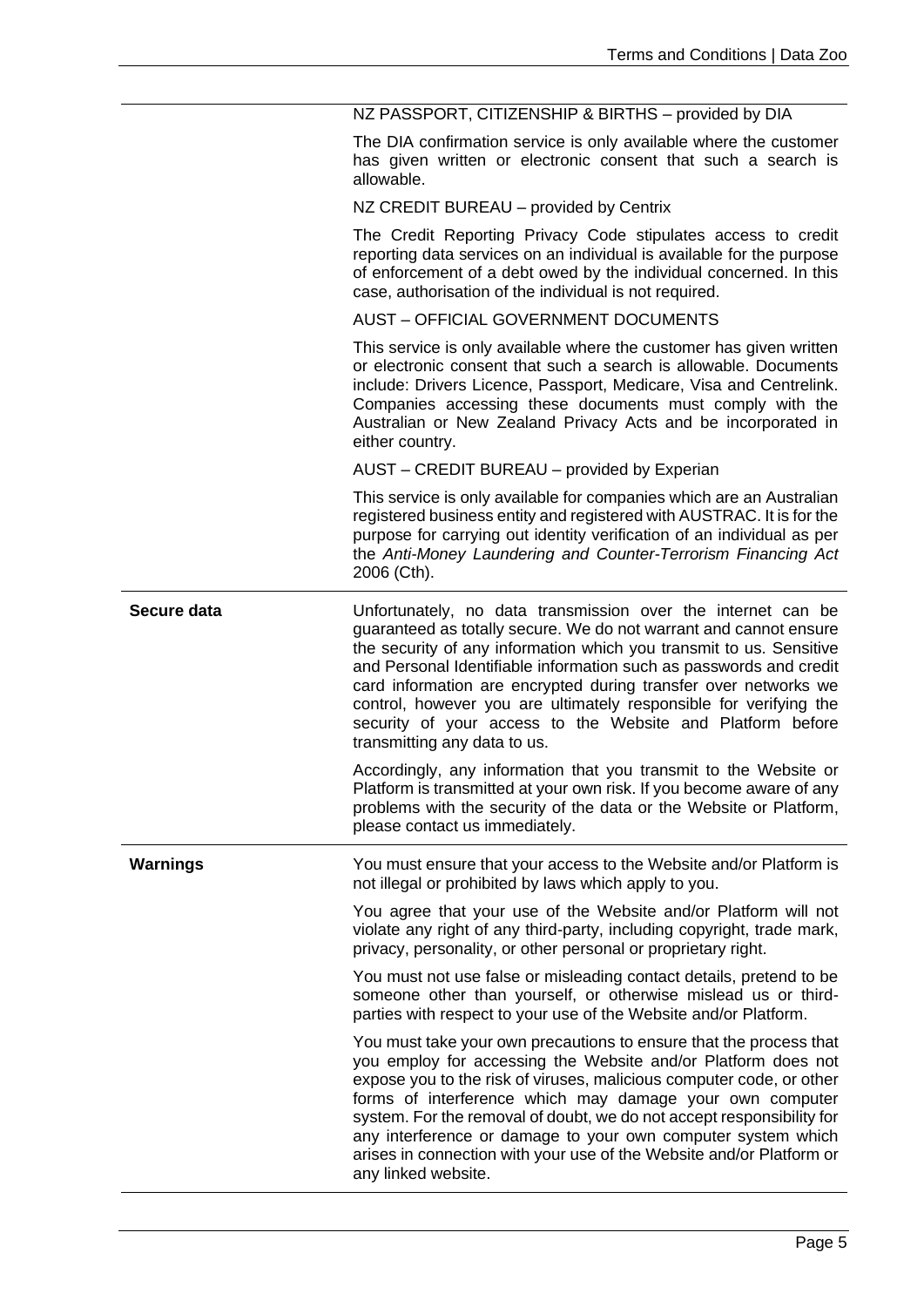| <b>Prohibited uses</b> |     | In addition to other prohibitions as set forth in these Terms and any<br>Related Contract, you are prohibited from using the Website and/or<br>Platform or its content:                                                                                                       |
|------------------------|-----|-------------------------------------------------------------------------------------------------------------------------------------------------------------------------------------------------------------------------------------------------------------------------------|
|                        | (a) | for any personal or non-commercial purpose;                                                                                                                                                                                                                                   |
|                        | (b) | for any unlawful or unauthorised purpose;                                                                                                                                                                                                                                     |
|                        | (c) | to solicit others to perform or participate in any unlawful acts;                                                                                                                                                                                                             |
|                        | (d) | to violate any international, federal, provincial, or state<br>regulations, rules, laws, or local ordinances in Australia or<br>elsewhere in the world;                                                                                                                       |
|                        | (e) | to infringe upon or violate our intellectual property rights or the<br>intellectual property rights of others;                                                                                                                                                                |
|                        | (f) | to harass, abuse, insult, harm, defame, slander, disparage,<br>intimidate, or discriminate based on gender, sexual<br>orientation, religion, ethnicity, race, age, national origin, or<br>disability;                                                                         |
|                        | (g) | to submit false or misleading information, including pretending<br>to be someone other than yourself, or to otherwise mislead us<br>or third-parties with respect to your use of the Website and/or<br>Platform;                                                              |
|                        | (h) | to harm or damage our reputation;                                                                                                                                                                                                                                             |
|                        | (i) | to upload or transmit viruses or any other type of malicious<br>code that will or may be used in any way that will affect the<br>functionality or operation of the Website and/or Platform, our<br>services and platforms, or any other websites or the internet;             |
|                        | (j) | in such a way as to, or commit any act that would or does,<br>impose an unreasonable or disproportionately large burden<br>on our infrastructure or that otherwise interrupts or interferes<br>with the Website and/or Platform's functionality, efficiency or<br>operation;  |
|                        | (k) | to execute any form of network monitoring which will intercept<br>data not intended for you;                                                                                                                                                                                  |
|                        | (1) | to collect or track the personal information of others;                                                                                                                                                                                                                       |
|                        | (m) | to spam, phish, pharm, pretext, spider, crawl, or scrape;                                                                                                                                                                                                                     |
|                        | (n) | for any obscene or immoral purpose; or                                                                                                                                                                                                                                        |
|                        | (0) | to interfere with or circumvent the security features of the<br>Website and/or Platform, our services, other websites or the<br>internet.                                                                                                                                     |
|                        |     | Given the nature of the Website and Platform, any breaches of these<br>Terms may also constitute criminal, civil or other offences under the<br>laws and regulations of your jurisdiction. You agree to fully<br>cooperate with us and disclose all information we request in |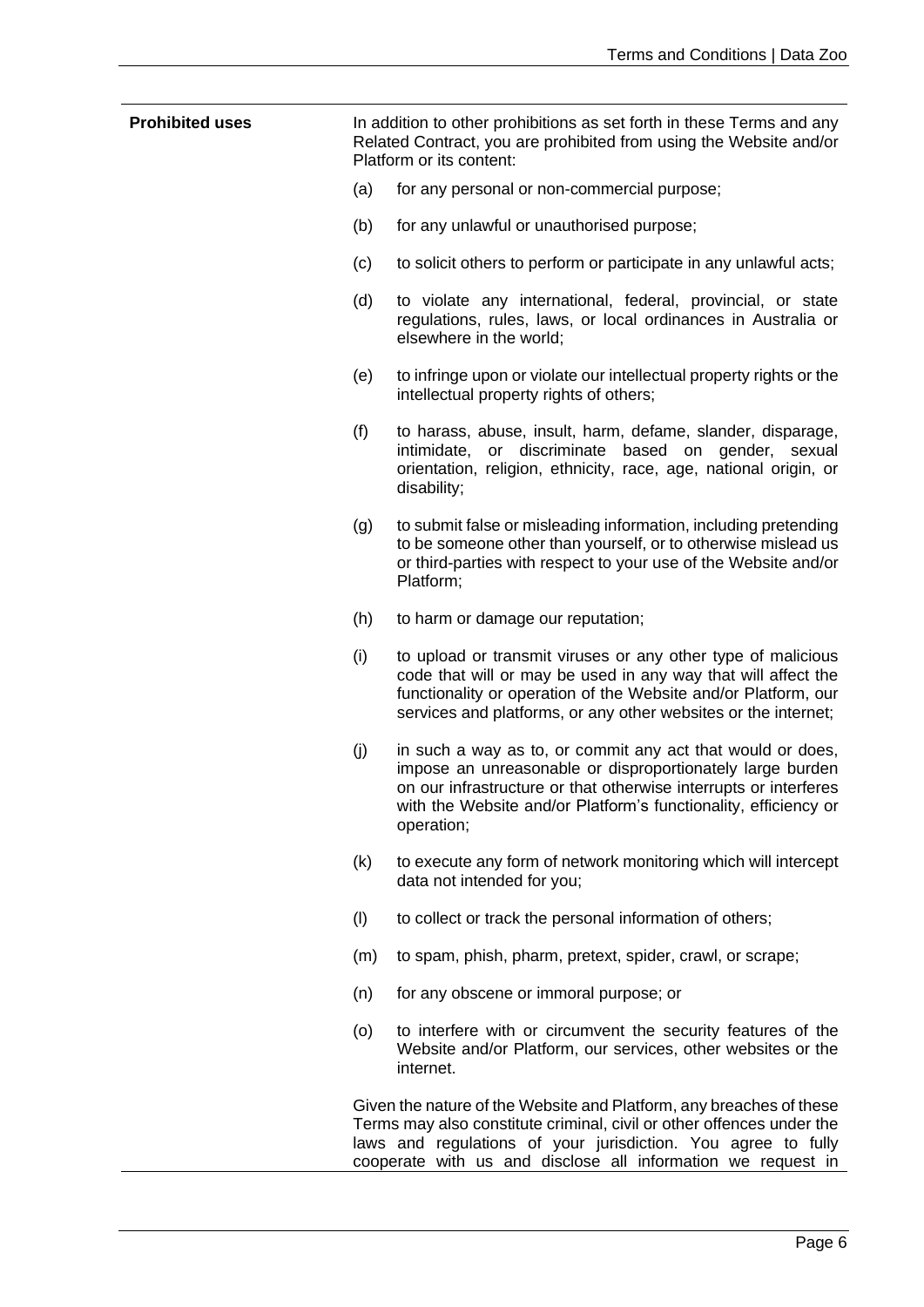|                                | connection with any investigations by any regulator, enforcement<br>agency or government department.                                                                                                                                                                                                                                                                                                                                                                                                                                                                                                                                                                                                                                                                                                                                                                                                                                                                                                                                                               |
|--------------------------------|--------------------------------------------------------------------------------------------------------------------------------------------------------------------------------------------------------------------------------------------------------------------------------------------------------------------------------------------------------------------------------------------------------------------------------------------------------------------------------------------------------------------------------------------------------------------------------------------------------------------------------------------------------------------------------------------------------------------------------------------------------------------------------------------------------------------------------------------------------------------------------------------------------------------------------------------------------------------------------------------------------------------------------------------------------------------|
| <b>Limitation of liability</b> | We are not liable for any loss or damage, however caused<br>(including, but not limited to, by our negligence) suffered by you in<br>connection with these Terms or your use of the Website and/or<br>Platform. You are solely responsible for the information and data you<br>input into the Website and/or Platform and we take no responsibility<br>and assume no liability for any data submitted to the Website and/or<br>Platform by you or any third-party.                                                                                                                                                                                                                                                                                                                                                                                                                                                                                                                                                                                                 |
|                                | We do not guarantee, represent, or warrant that your use of the<br>Website and/or Platform will be uninterrupted, timely, secure, or<br>error-free. Our obligations with respect to availability of the Platform<br>are set out in our Related Contracts.                                                                                                                                                                                                                                                                                                                                                                                                                                                                                                                                                                                                                                                                                                                                                                                                          |
|                                | You expressly agree that your use of, or inability to use, the Website<br>and/or Platform is at your sole risk. Except as expressly set out in<br>the Related Contract, the Website and Platform are provided 'as is'<br>and 'as available' for your use, without any representation,<br>warranties, or conditions of any kind, either express or implied,<br>including all implied warranties or conditions of merchantability,<br>merchantable quality, fitness for a particular purpose, durability, title<br>and non-infringement.                                                                                                                                                                                                                                                                                                                                                                                                                                                                                                                             |
|                                | In no case will we, our directors, officers, employees, affiliates,<br>agents, contractors, suppliers, service providers or licensors be<br>liable for any injury, loss, claim, or any direct, indirect, incidental,<br>punitive, special, or consequential damages of any kind, including,<br>without limitation lost profits, lost revenue, lost savings, loss of data,<br>replacement costs, or any similar damages, whether based in<br>contract, tort (including negligence), strict liability or otherwise,<br>arising from your use of the Website and/or Platform or any<br>information procured using the Website and/or Platform, or for any<br>other claim related in any way to your use of the Website and/or<br>Platform, including, but not limited to, any errors or omissions in any<br>content, or any loss or damage of any kind incurred as a result of<br>the use of the Website and/or Platform or any content posted,<br>transmitted, or otherwise made available via the Website and/or<br>Platform, even if advised of their possibility. |
|                                | If the Competition and Consumer Act 2010 (Cth) or any other<br>applicable legislation states that there is a guarantee in respect of<br>the goods or services we supply, and our liability for breach of that<br>guarantee may not be excluded but may be limited, our liability for<br>such breach is limited to, in the case of a supply of goods, replacing<br>the goods or supplying equivalent goods or repairing the goods, or<br>in the case of supply of services, supplying the services again or<br>paying the cost of having the services supplied again.                                                                                                                                                                                                                                                                                                                                                                                                                                                                                               |
| <b>Indemnity</b>               | To the extent permitted by law, you agree to indemnify, defend and<br>hold harmless Data Zoo, its affiliates, officers, agents and<br>contractors from all damages, losses, penalties, fines, expenses and<br>costs (including legal costs) in connection with:                                                                                                                                                                                                                                                                                                                                                                                                                                                                                                                                                                                                                                                                                                                                                                                                    |
|                                | (a) any breach of these Terms, a Related Contract or other<br>documents or policies referred to in these Terms which you<br>are obliged to comply with;                                                                                                                                                                                                                                                                                                                                                                                                                                                                                                                                                                                                                                                                                                                                                                                                                                                                                                            |
|                                | (b) your negligent acts or omissions;                                                                                                                                                                                                                                                                                                                                                                                                                                                                                                                                                                                                                                                                                                                                                                                                                                                                                                                                                                                                                              |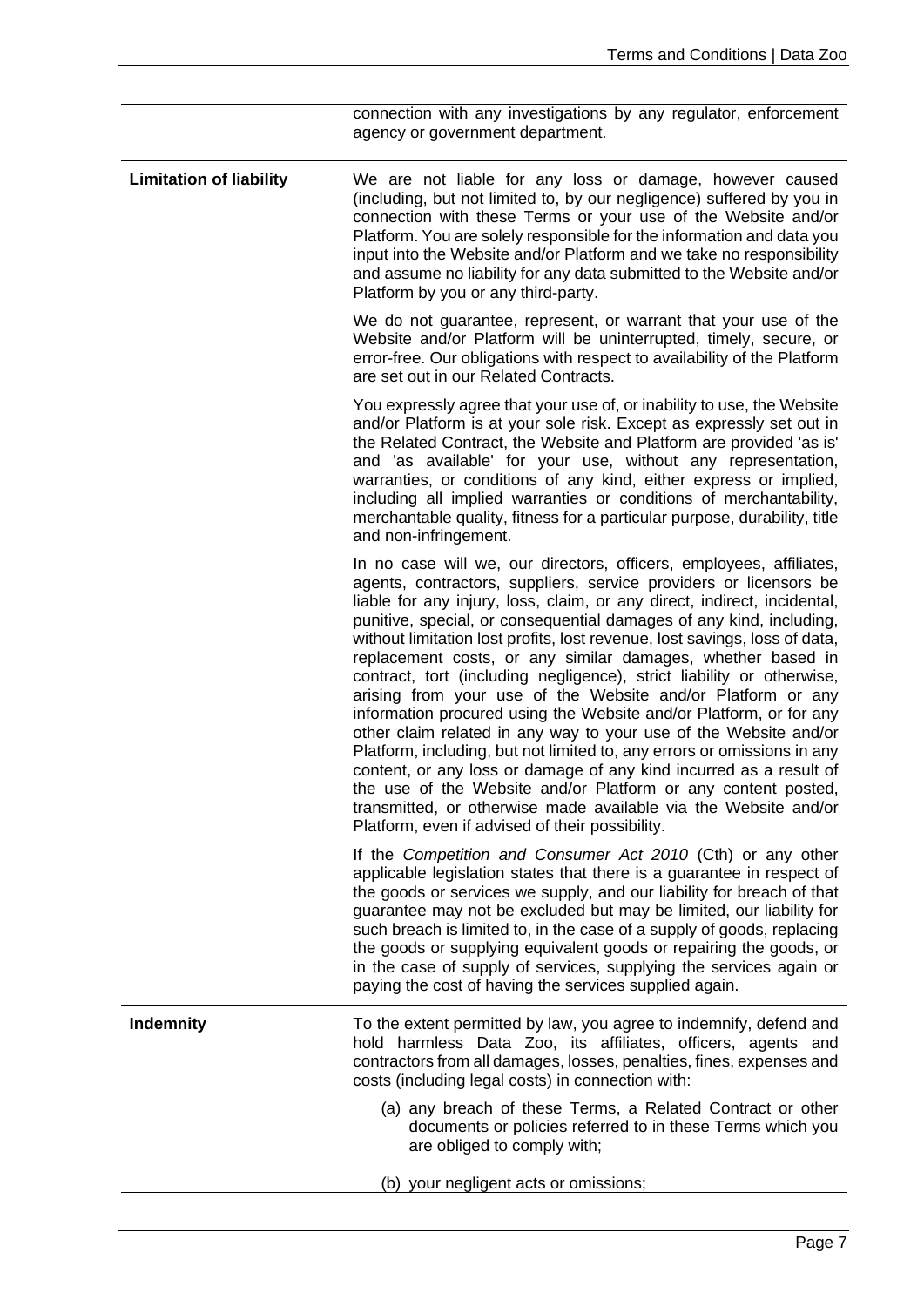|                             | (c) any information that you provide to us (including disclosures<br>of personal information);                                                                                                                                                                                                                                                                                                                                                                                                       |
|-----------------------------|------------------------------------------------------------------------------------------------------------------------------------------------------------------------------------------------------------------------------------------------------------------------------------------------------------------------------------------------------------------------------------------------------------------------------------------------------------------------------------------------------|
|                             | (d) your violation of any law or infringement of any third party<br>rights, including but not limited to copyright infringement,<br>trade mark infringement or any other infringement of<br>intellectual property rights;                                                                                                                                                                                                                                                                            |
|                             | (e) any damage you cause to the Website and/or Platform; or                                                                                                                                                                                                                                                                                                                                                                                                                                          |
|                             | (f) your use of the Website and/or Platform, including any third<br>party claims made in connection with, or arising out of, your<br>use of the Website and/or Platform.                                                                                                                                                                                                                                                                                                                             |
| <b>Personal information</b> | You represent and warrant that you have made all disclosures and<br>obtained all consents required by the Privacy Act 1988 (Cth) (and<br>any other applicable legislation with respect to personal information,<br>including the GDPR, and CCPA) (Privacy Laws) in connection with<br>any data you input or otherwise provide to us via the Website and/or<br>Platform. You agree to comply with the Privacy Laws even if they<br>would not, but for these Terms, otherwise apply to you.            |
|                             | By using the Website and/or Platform, you consent to us collecting<br>and using technical information about the device (including IP<br>address) and related software, hardware, peripherals and related<br>information for security purposes, to improve our Website and<br>Platform, provide services to you and otherwise for the purposes set<br>out in our Privacy Policy. Such information collected will be handled<br>by us in accordance with our privacy policy ( <b>Privacy Policy</b> ). |
|                             | You must, at your own cost, provide us with all assistance we require<br>to assist us (and any other party) in complying with their obligations<br>under all applicable Privacy Laws.                                                                                                                                                                                                                                                                                                                |
|                             | For more information on how we collect and handle your personal<br>information, please see our Privacy Policy.                                                                                                                                                                                                                                                                                                                                                                                       |
| <b>General</b>              | If a dispute arises regarding these Terms, the laws of Queensland<br>Australia, will apply. In relation to any such dispute, you agree to<br>submit to the non-exclusive jurisdiction of the courts of Queensland<br>Australia.                                                                                                                                                                                                                                                                      |
|                             | If you access the Website or Platform in a jurisdiction other than<br>Queensland Australia, you are responsible for compliance with the<br>laws of that jurisdiction, to the extent that they apply.                                                                                                                                                                                                                                                                                                 |
|                             | In the event that any provision of these Terms is determined to be<br>unlawful, void or unenforceable, such provision will nonetheless be<br>enforceable to the fullest extent permitted by applicable law, and the<br>unenforceable portion will be deemed to be severed from these<br>Terms, such determination will not affect the validity and<br>enforceability of any other remaining provisions.                                                                                              |
|                             | Our failure to exercise or enforce any right or provision of these<br>Terms will not constitute a waiver of such right or provision.                                                                                                                                                                                                                                                                                                                                                                 |
|                             | You must not assign or delegate or otherwise deal with any of your<br>rights or obligations under these Terms without our prior written<br>consent. We may assign any or all of our rights and or delegate or                                                                                                                                                                                                                                                                                        |